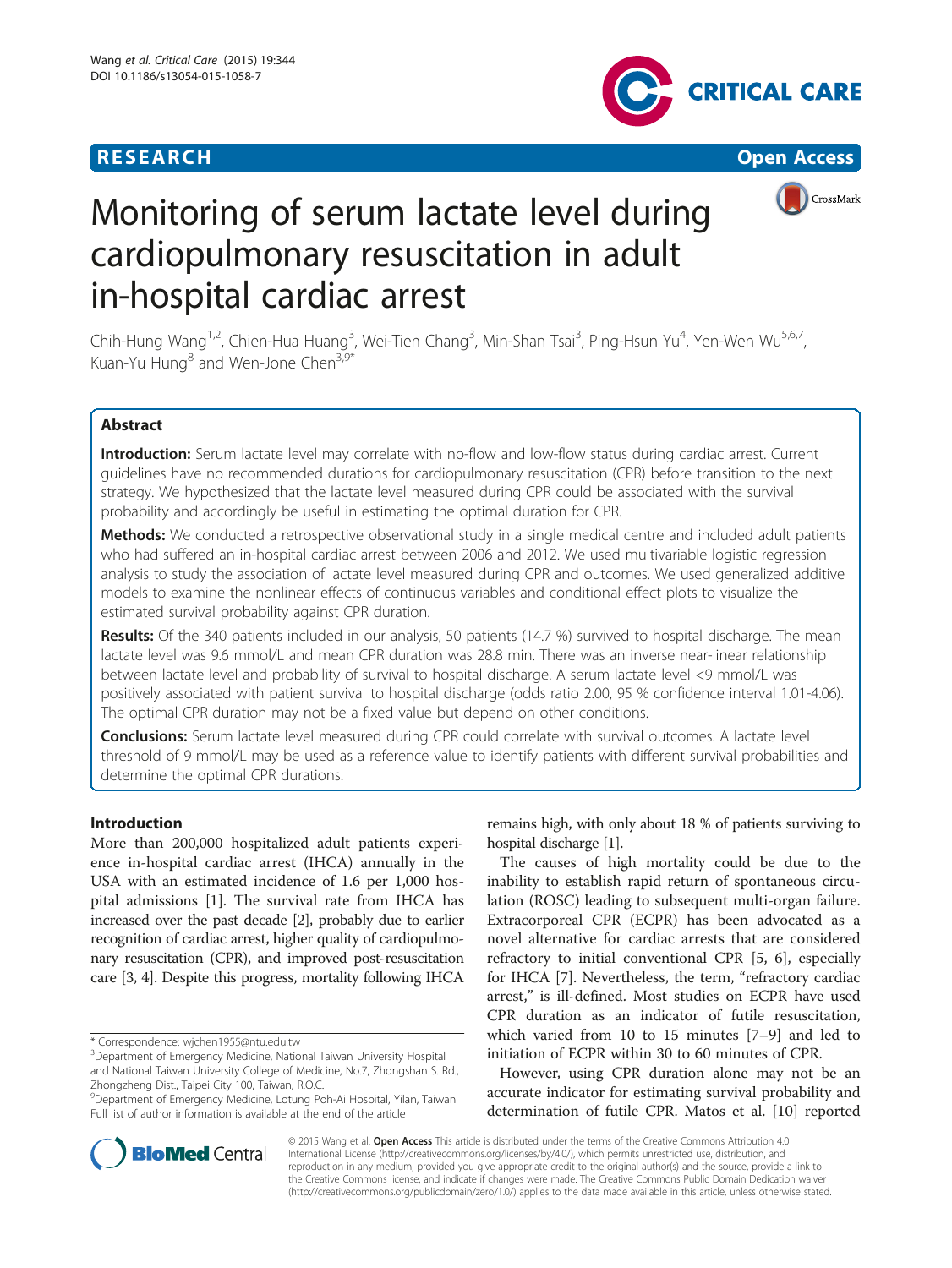that even in the case of equivalent CPR durations, the survival probability still differed greatly between different patient groups. Although studies have suggested that the greater the time prior to initiation of ECPR, the poorer the outcome [\[7](#page-7-0)], few studies have been carried out on the optimal transition time to consider alternative resuscitation methods in patients with potentially prolonged CPR. Therefore, finding additional parameters besides CPR duration to assist clinicians in more accurately estimating the survival probability during CPR could help strike a balance between optimizing patient outcomes and avoiding the misuse of scarce critical care medical resources, such as ECPR.

Weil et al. [\[11\]](#page-7-0) found that serum lactate level measured within 10 minutes of CPR could serve as a sensitive indicator of prognosis. A higher post-ROSC serum lactate level [[12](#page-7-0)–[16](#page-8-0)] or a slower clearance rate of serum lactate after ROSC [\[12,](#page-7-0) [17, 18\]](#page-8-0) has also been shown to correlate with poor outcomes after cardiac arrest. We therefore hypothesized that the serum lactate level measured during CPR may be associated with the survival probability and accordingly be useful in estimating the optimal CPR duration before transition to the next strategy for IHCA.

# Methods

# Setting

We carried out a retrospective cohort study in a tertiary medical centre, National Taiwan University Hospital (NTUH). Before data collection, the Research Ethics Committee of the National Taiwan University Hospital approved this study (reference number: 201505161RIN) and waived the requirement for written informed consent. The NTUH has 2,600 beds, including 220 beds in intensive care units (ICUs). According to hospital policy, a code team is activated when cardiac arrest events occur in the general wards. Each code team member has been certified to provide advanced cardiac life support. For cardiac arrest events in the ICUs, resuscitation is performed by the staff of the ICU where the cardiac arrest events have occurred and by staff from neighbouring ICUs.

## Participants

We included patients who had experienced an IHCA at the NTUH between 2006 and 2012. We used the following inclusion criteria: (1) age ≥18 years; (2) documented absence of pulse with performance of chest compression for  $\geq$ 2 minutes; (3) without do-not-resuscitate order; and (4) serum lactate level measured during the initial 10 minutes of CPR. If multiple cardiac arrest events occurred in a single patient, we only recorded the first event of the same hospitalization. We excluded patients who had suffered a cardiac arrest related to major trauma.

# Data collection and outcome measures

We recorded the following information for each patient: demographics, comorbidities, variables derived from the Utstein template [[19\]](#page-8-0), the first serum lactate level measured during CPR, and any critical intervention that was implemented. CPR duration was defined as the time from the first chest compression provided by the code team or ICU members to the termination of resuscitation efforts, either due to ROSC or declaration of death. The definitions of comorbidities are appended in Additional file [1](#page-7-0): Table S1.

The primary outcome was survival to hospital discharge. Secondary outcomes included 10-minute ROSC, defined as ROSC within 10 minutes of CPR, and favourable neurological status at hospital discharge, defined as a score of 1 or 2 on the cerebral performance category (CPC) scale [[20](#page-8-0)]. The CPC score was retrospectively determined by reviewing medical records for each patient.

# Statistical analysis

We used R 2.15.3 software (R Foundation for Statistical Computing, Vienna, Austria) for data analysis. Categorical data were expressed as counts and proportions; continuous data were expressed as means and standard deviations. Categorical variables were compared by the Fisher's exact test, and continuous variables were examined by the Wilcoxon rank-sum test. A two-tailed  $p$  value of ≤0.05 was considered statistically significant.

We selected the odds ratio as the outcome measure. We conducted a multivariable logistic regression analysis to examine the association between independent variables and outcomes. All available variables were considered in the regression model, regardless of whether they were significant by univariate analysis. The stepwise variable selection procedure (with iterations between the forward and backward steps) was applied to obtain the final regression model. Significance levels for entry and for stay were set at 0.15 to avoid exclusion of potential candidate variables. The final regression model was identified by excluding individual variables with a  $p$  value >0.05, until all regression coefficients were statistically significant. If the lactate level was excluded during the variable selection procedure, we would re-enter it into the final model to obtain the effect estimate.

We used generalized additive models (GAMs) [\[21](#page-8-0)] to examine the nonlinear effects of continuous variables and, if necessary, to identify the appropriate cutoff point(s) for dichotomizing a continuous variable during the variable selection procedure. We used conditional effect plots to visualize the predicted probability of survival to hospital discharge against CPR duration, while maintaining the other independent variables in the final model constant. Based on the conditional effect plot, we used CPR duration of 30 minutes and probability of survival of 18 % [[1](#page-7-0)]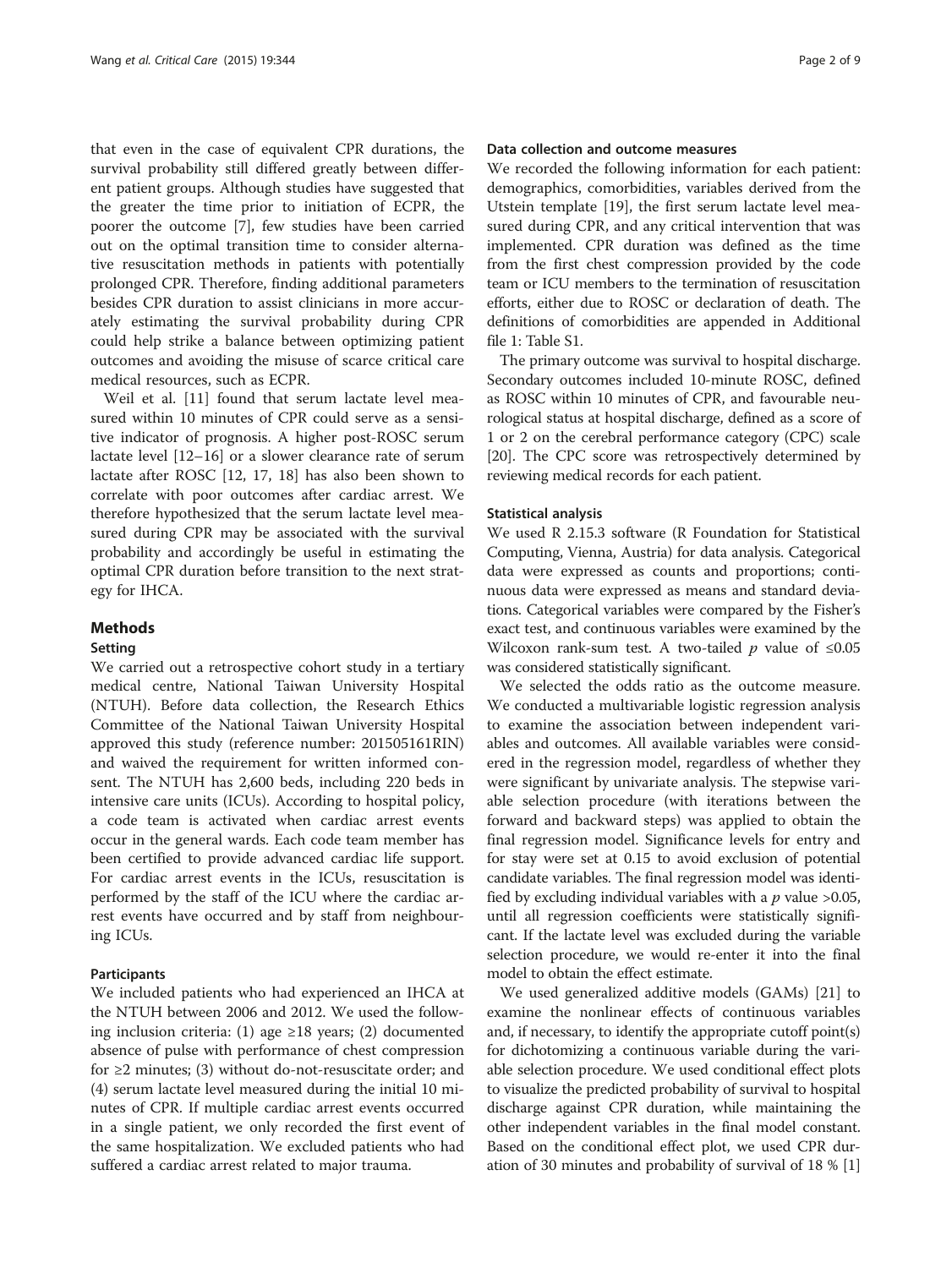as reference to calculate the corresponding probabilities of survival and CPR duration, respectively, for each group of patients.

We assessed the goodness-of-fit of the fitted regression model using c statistics (the estimated area under the receiver operating characteristic curve), adjusted generalized  $R^2$ , and the Hosmer-Lemeshow goodnessof-fit test.

# Results

A total of 1,123 adult patients received chest compression ≥2 minutes in the period between 2006 and 2012. Of these, only 349 patients had concomitant measurements of serum lactate level during the initial 10 minutes of CPR. Nine patients were excluded due to traumarelated cardiac arrest. The remaining 340 patients were included for further analysis.

The characteristics of the patients included in this study, stratified by primary outcome, are outlined in Tables 1 and [2.](#page-3-0) The mean age of the patients was 65.9 years. A total of 151 cardiac arrest events (44 %) occurred in the ICUs and 171 cardiac arrest events (50 %) occurred in the general wards. Shockable rhythms represented 14 % of initial arrest rhythms. The mean lactate level was 9.6 mmol/L and the mean CPR duration was 28.8 minutes. Both lactate levels and CPR durations were significantly different between survivors and nonsurvivors. There were 242 patients (71 %) who achieved ROSC and 76 of these patients (22 %) achieved a 10 minute ROSC. Only 50 patients (15 %) survived to hospital discharge and 21 of these patients (6 %) displayed a favourable neurological status.

All variables listed in Tables 1 and [2](#page-3-0) were included in the variable selection procedure for the primary outcome. The GAM plot revealed a near-linear association between logit  $(p)$ , where p represented the probability for survival to hospital discharge, and lactate level (Additional file [2:](#page-7-0) Figure S1). If logit (p) was  $\geq 0$ , the odds for survival would be ≥1. Therefore, 9 mmol/L of lactate was selected as the cutoff point to transform the lactate level into a binary variable. The characteristics and outcomes of patients in this study, stratified by lactate level, are reported in Additional file [3:](#page-7-0) Table S2, Additional file [4](#page-7-0): Table S3, and in Table [3](#page-3-0).

The final regression model is shown in Table [4](#page-4-0). Shockable rhythm/lactate level <9 mmol/L was positively associated with survival to hospital discharge, and hepatic insufficiency/CPR duration was inversely associated with survival to hospital discharge. The association between CPR duration and estimated survival probability for

**Table 1** Baseline characteristics of study patients stratified by survival outcome

| Variables                                                        | All patients | Patients surviving to hospital discharge | Death at hospital discharge | $P$ value |
|------------------------------------------------------------------|--------------|------------------------------------------|-----------------------------|-----------|
|                                                                  | $(n = 340)$  | $(n = 50)$                               | $(n = 290)$                 |           |
| Age, y, mean (SD)                                                | 65.9 (16.2)  | 65.2 (16.2)                              | 66.0 (16.2)                 | 0.75      |
| Male, n (%)                                                      | 214 (63)     | 37(74)                                   | 177(61)                     | 0.08      |
| Comorbidities, n (%)                                             |              |                                          |                             |           |
| Heart failure                                                    | 93 (27)      | 17(34)                                   | 76 (26)                     | 0.30      |
| Myocardial infarction                                            | 45 (13)      | 9(18)                                    | 36 (12)                     | 0.27      |
| Arrhythmia                                                       | 55 (16)      | 11(22)                                   | 44 (15)                     | 0.22      |
| Hypotension                                                      | 68 (20)      | 8(16)                                    | 60(21)                      | 0.57      |
| Respiratory insufficiency                                        | 236 (69)     | 34 (68)                                  | 202 (70)                    | 0.87      |
| Renal insufficiency                                              | 138 (41)     | 22 (44)                                  | 116(40)                     | 0.64      |
| Hepatic insufficiency                                            | 64 (19)      | 4(8)                                     | 60(21)                      | 0.03      |
| Metabolic or electrolyte abnormality                             | 66 (19)      | 9(18)                                    | 57 (20)                     | 1         |
| Diabetes mellitus                                                | 112(33)      | 23 (46)                                  | 89 (31)                     | 0.05      |
| Baseline evidence of motor, cognitive,<br>or functional deficits | 63 (19)      | 12(24)                                   | 51 (18)                     | 0.32      |
| Acute stroke                                                     | 16(5)        | 3(6)                                     | 13(5)                       | 0.71      |
| Favorable neurological status 24 hours<br>before cardiac arrest  | 143 (42)     | 25(50)                                   | 118(41)                     | 0.28      |
| Pneumonia                                                        | 111(33)      | 19 (38)                                  | 92 (32)                     | 0.42      |
| Metastatic cancer or any blood-borne<br>malignancy               | 68 (20)      | 6(12)                                    | 62(21)                      | 0.18      |

SD standard deviation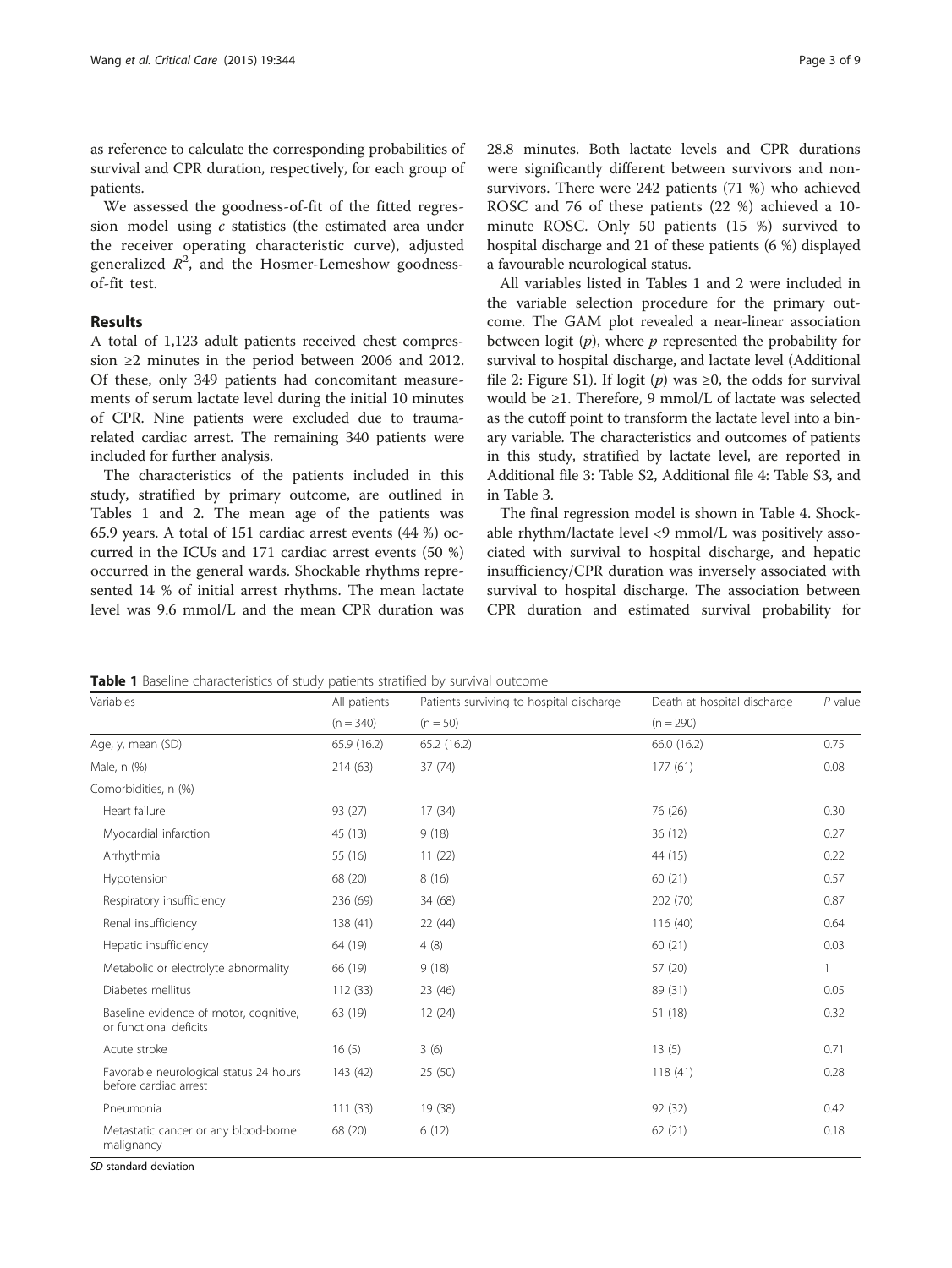<span id="page-3-0"></span>Table 2 Features of cardiac arrest events stratified by survival outcome

| Variables                                                     | All patients | Patients surviving to hospital discharge | Death at hospital discharge | $P$ value    |
|---------------------------------------------------------------|--------------|------------------------------------------|-----------------------------|--------------|
|                                                               | $(n = 340)$  | $(n = 50)$                               | $(n = 290)$                 |              |
| Arrest at night, n (%)                                        | 218 (64)     | 29 (58)                                  | 189 (65)                    | 0.34         |
| Arrest at the weekend, n (%)                                  | 105(31)      | 17(34)                                   | 88 (30)                     | 0.62         |
| Arrest location, n (%)                                        |              |                                          |                             | 0.69         |
| Intensive care unit                                           | 151(44)      | 23(46)                                   | 128 (44)                    |              |
| General ward                                                  | 171 (50)     | 26 (52)                                  | 145 (50)                    |              |
| Others                                                        | 18(5)        | 1(2)                                     | 17(6)                       |              |
| Witnessed arrest, n (%)                                       | 241 (71)     | 35 (70)                                  | 206 (71)                    | 0.87         |
| Monitored status, n (%)                                       | 199 (59)     | 28 (56)                                  | 171 (59)                    | 0.76         |
| Shockable rhythm, n (%)                                       | 49 (14)      | 14 (28)                                  | 35(12)                      | 0.007        |
| Critical care interventions in place at time of arrest, n (%) |              |                                          |                             |              |
| Mechanical ventilation                                        | 64 (19)      | 7(14)                                    | 57 (20)                     | 0.44         |
| Anti-arrhythmics                                              | 30(9)        | 5(10)                                    | 25(9)                       | 0.79         |
| Vasopressors                                                  | 154 (45)     | 16(32)                                   | 138 (48)                    | 0.05         |
| Dialysis                                                      | 23(7)        | 2(4)                                     | 21(7)                       | 0.55         |
| Pulmonary artery catheter                                     | 2(0.6)       | 2(4)                                     | 0(0)                        | 0.02         |
| Intra-aortic balloon pumping                                  | 1(0.3)       | 0(0)                                     | 1(0.3)                      | 1            |
| Lactate, mmol/L, mean (SD)                                    | 9.6(4.6)     | 7.2(4.1)                                 | 10.0(4.5)                   | < 0.001      |
| CPR duration, minutes, mean (SD)                              | 28.8 (26.9)  | 12.4 (12.8)                              | 31.6 (27.7)                 | < 0.001      |
| Post-ROSC interventions, n (%)                                |              |                                          |                             |              |
| Extracorporeal membrane oxygenation                           | 20(6)        | 3(6)                                     | 17(6)                       | $\mathbf{1}$ |
| Therapeutic hypothermia                                       | 1(0.3)       | 0(0)                                     | 1(0.3)                      |              |
| Percutaneous coronary intervention                            | 8(2)         | 3(6)                                     | 5(2)                        | 0.10         |

SD standard deviation, CPR cardiopulmonary resuscitation, ROSC return of spontaneous circulation

different patient groups is illustrated in Fig. [1.](#page-4-0) With reference to Fig. [1](#page-4-0), we calculated the survival probability when CPR was performed for 30 minutes for each patient group. We also calculated the CPR duration when survival probability dropped to 18 % or when survival probability was half the initial probability (Table [5](#page-5-0)).

For secondary outcomes, a lactate level <9 mmol/L was positively associated with a 10-minute ROSC but not significantly associated with neurological outcome (Additional file [5](#page-7-0): Table S4).

# **Discussion**

In this retrospective observational study, results have indicated that the serum lactate level measured during CPR correlated with the outcome of survival to hospital discharge for IHCA. A serum lactate level <9 mmol/L within 10 minutes of CPR initiation was positively associated with survival. Moreover, together with other variables, the serum lactate level could be useful in estimating optimal CPR durations before transition to next strategy for different patient groups, which could help clinicians

**Table 3** Outcomes after cardiac arrest stratified by lactate levels

| <b>I was a a</b> context fine when conclude on each structure $\omega$ , notice it is the |                                         |                                                    |                                                        |           |
|-------------------------------------------------------------------------------------------|-----------------------------------------|----------------------------------------------------|--------------------------------------------------------|-----------|
| Variables                                                                                 | All patients, $(n = 340)$<br>Number (%) | Lactate level <9 mmol/L, $(n = 147)$<br>Number (%) | Lactate level $\geq$ 9 mmol/L, (n = 193)<br>Number (%) | $P$ value |
| <b>ROSC</b>                                                                               | 242 (71)                                | 109 (74)                                           | 133 (69)                                               | 0.33      |
| ROSC within 10 minutes of CPR                                                             | 76 (22)                                 | 48 (33)                                            | 28(15)                                                 | < 0.001   |
| $ROSC > 20$ minutes                                                                       | 201 (59)                                | 95 (65)                                            | 106(55)                                                | 0.08      |
| Survival >24 hours                                                                        | 129 (38)                                | 76 (52)                                            | 53 (28)                                                | < 0.001   |
| Survival to hospital discharge                                                            | 50(15)                                  | 34 (23)                                            | 16(8)                                                  | < 0.001   |
| Favourable neurological outcome<br>at hospital discharge                                  | 21(6)                                   | 16(11)                                             | 5(3)                                                   | 0.002     |

ROSC return of spontaneous circulation, CPR cardiopulmonary resuscitation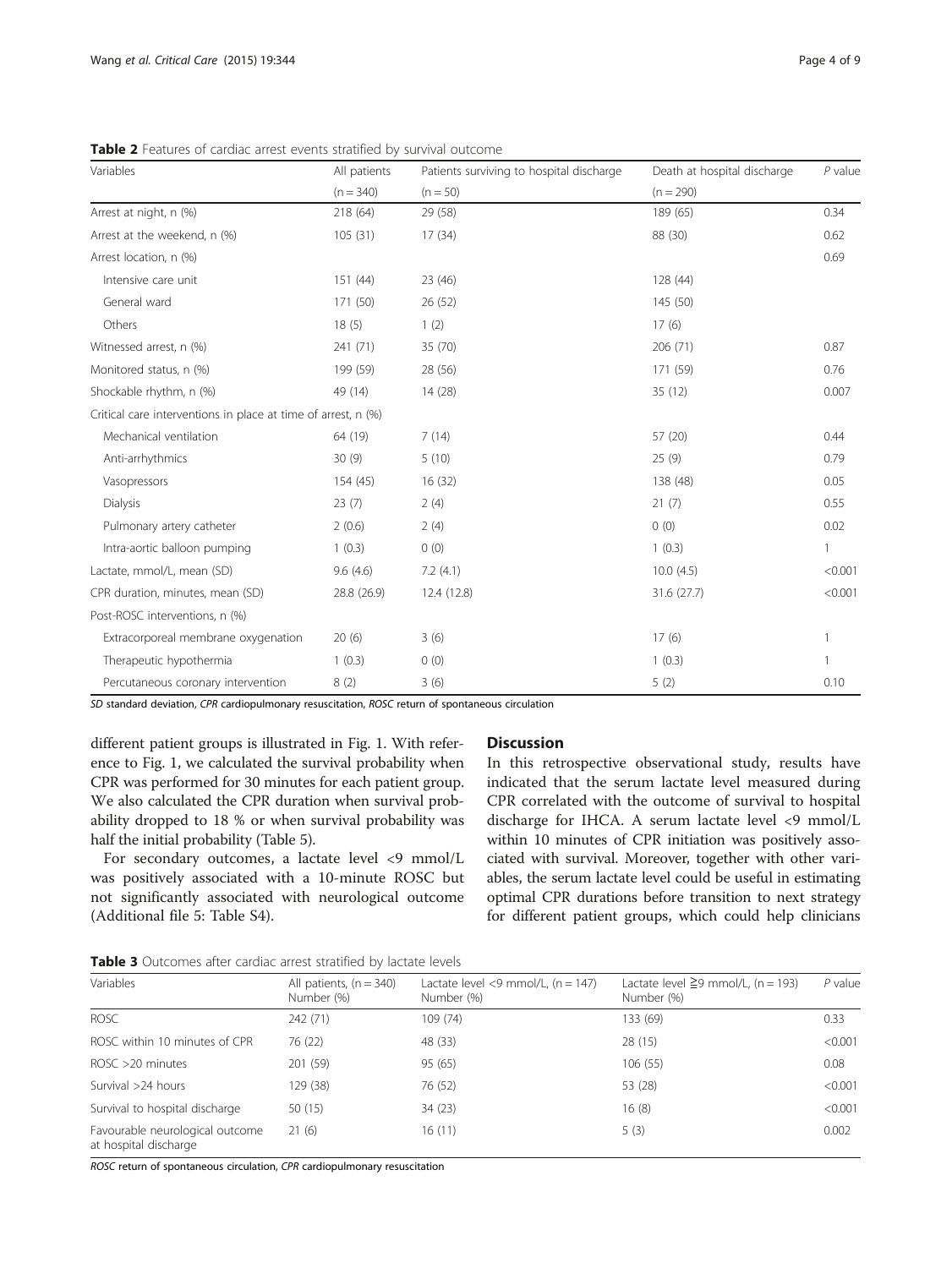<span id="page-4-0"></span>Table 4 Multiple logistic regression model with survival to hospital discharge as the dependent variable

| Independent variable     | Odds ratio | 95 % Confidence<br>interval | $P$ value <sup>*</sup> |
|--------------------------|------------|-----------------------------|------------------------|
| CPR duration             | 0.93       | 0.90, 0.96                  | < 0.001                |
| Shockable rhythm         | 2.67       | 1.18, 5.94                  | 0.02                   |
| Hepatic insufficiency    | 0.29       | 0.08.0.82                   | 0.03                   |
| Lactate level < 9 mmol/L | 2.00       | 1.01, 4.06                  | 0.05                   |

CPR cardiopulmonary resuscitation

\*The display of independent variables is arranged in order of P value. \*\*Goodness-of-fit assessment:  $n = 340$ , adjusted generalized  $R^2 = 0.276$ , the estimated area under the receiver operating characteristic curve = 0.817, and the Hosmer and Lemeshow goodness-of-fit chi-squared test  $p = 0.19$ 

create further resuscitation strategies in addition to the initial conventional CPR.

Excess production of lactate has been reported to be largely due to tissue hypoxia or hypoperfusion with associated anaerobic metabolism [[22\]](#page-8-0). For the past few decades, it has been noted that the blood lactate level might correlate with the duration of no-flow and lowflow status during CPR [[23, 24\]](#page-8-0), both of which are known to impact outcomes after cardiac arrest [\[25](#page-8-0)]. This biomarker is therefore a promising candidate for a prognostic predictor of CPR. Weil et al. [\[11\]](#page-7-0) suggested that the lactate level measured within 10 minutes of CPR could be associated with survival outcomes despite the fact that other important confounders were not considered during their analysis. In subsequent investigations, lower serum lactate measurements or early and effective serum lactate clearance was also shown to correlate with decreased mortality in cardiac arrest patients [[12](#page-7-0)–[18](#page-8-0)].

These studies [\[12](#page-7-0)–[18\]](#page-8-0) all used post-ROSC lactate level for analysis.

In line with previous studies [[11](#page-7-0)–[18](#page-8-0)], we revealed that the serum lactate level measured during CPR was significantly associated with survival outcomes after adjusting for the confounding effects of multiple factors. There was a near-linear inverse association between the lactate level and the probability of survival. Furthermore, a lactate level <9 mmol/L was significantly associated with higher survival probabilities. This cutoff point was higher than those reported in previous studies [\[15,](#page-7-0) [16\]](#page-8-0). Seeger et al. [[15](#page-7-0)] reported that a lactate level >6.94 mmol/L was associated with poor neurological outcomes; Kaji et al. [[16](#page-8-0)] reported that a lactate level <5 mmol/L correlated with a favourable neurological outcome. The difference in threshold values could be explained by the different time points of lactate measurement and outcome selection. Compared to measurements after ROSC [\[15](#page-7-0), [16](#page-8-0)], in which blood flow had already recovered to ameliorate systemic hypoxia and hypoperfusion, it seems reasonable that lactate levels would be higher when measured during ongoing CPR.

However, the causes of elevated serum lactate do merit further explanation. Firstly, the serum lactate level could indeed be a surrogate marker for duration of no-flow and low-flow status after cardiac arrest [[23, 24\]](#page-8-0). Nevertheless, Müllner et al. also suggested that the lactate level may be just a weak measure of the duration of cardiac arrest [[26](#page-8-0)]. For IHCA patients, various conditions, such as severe septic shock, could also produce similarly high lactate levels even without cardiac arrest. The use of adrenaline had also been shown to increase the serum

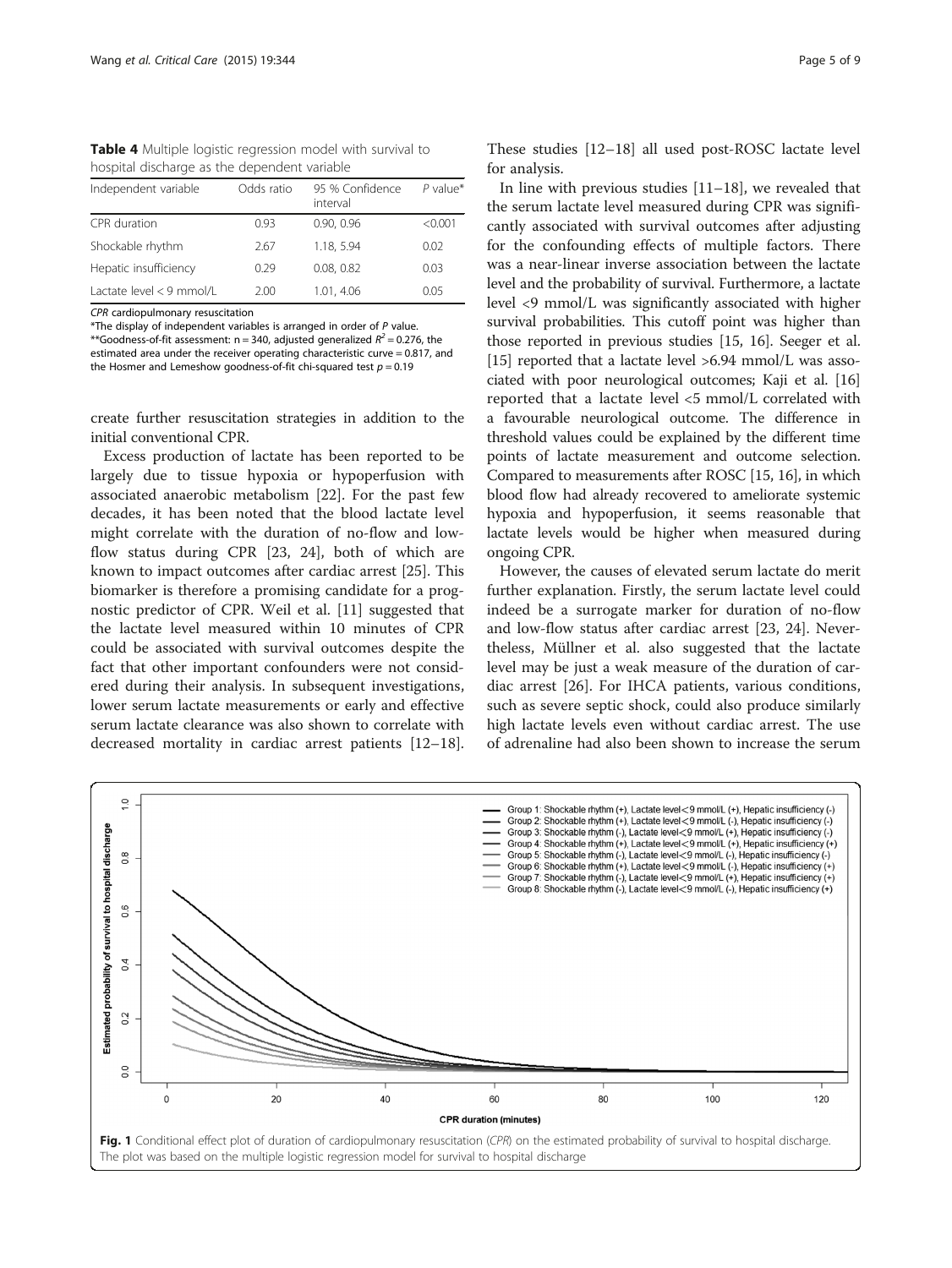<span id="page-5-0"></span>Table 5 Probability of survival to hospital discharge and duration of cardiopulmonary resuscitation for different patient groups according to the regression model

| Patient groups divided by variables identified in<br>the regression model                               | Probability of survival to<br>hospital discharge when<br>CPR was performed for<br>30 minutes | Duration of CPR when<br>probability of survival to<br>hospital discharge decreased<br>to 18 % (minutes) | Duration of CPR when probability<br>of survival to hospital discharge<br>was half the initial probability<br>(minutes) |
|---------------------------------------------------------------------------------------------------------|----------------------------------------------------------------------------------------------|---------------------------------------------------------------------------------------------------------|------------------------------------------------------------------------------------------------------------------------|
| Group 1: shockable rhythm (+), lactate level <9 mmol/L<br>$(+)$ , hepatic insufficiency $(-)$           | 23 %                                                                                         | 32.3                                                                                                    | 21.7                                                                                                                   |
| Group 2: shockable rhythm $(+)$ , lactate level <9 mmol/L 13 %<br>$(-)$ , hepatic insufficiency $(-)$   |                                                                                              | 22.2                                                                                                    | 17.4                                                                                                                   |
| Group 3: shockable rhythm $(-)$ , lactate level <9 mmol/L 10 %<br>$(+)$ , hepatic insufficiency $(-)$   |                                                                                              | 17.9                                                                                                    | 16.0                                                                                                                   |
| Group 4: shockable rhythm $(+)$ , lactate level < 9 mmol/L $8\%$<br>$(+)$ , hepatic insufficiency $(+)$ |                                                                                              | 14.3                                                                                                    | 15.1                                                                                                                   |
| Group 5: shockable rhythm $(-)$ , lactate level < 9 mmol/L 5 %<br>$(-)$ , hepatic insufficiency $(-)$   |                                                                                              | 7.8                                                                                                     | 13.8                                                                                                                   |
| Group 6: shockable rhythm (+), lactate level <9 mmol/L 4 %<br>$(-)$ , hepatic insufficiency $(+)$       |                                                                                              | 4.2                                                                                                     | 13.2                                                                                                                   |
| Group 7: shockable rhythm (-), lactate level <9 mmol/L 3 %<br>$(+)$ , hepatic insufficiency $(+)$       |                                                                                              | <b>NA</b>                                                                                               | 12.7                                                                                                                   |
| Group 8: shockable rhythm (-), lactate level <9 mmol/l<br>$(-)$ , hepatic insufficiency $(+)$           | 2 %                                                                                          | <b>NA</b>                                                                                               | 12.0                                                                                                                   |

CPR cardiopulmonary resuscitation, NA not available (because the probabilities of survival to hospital discharge for group 7 and 8 were below 18 % from the start of CPR)

lactate level [[27\]](#page-8-0). Secondly, the serum lactate level reflected the difference between lactate production and elimination; thus, an increased lactate level may also indicate mechanisms other than cellular hypoxia or hypoperfusion. For example, impaired liver function could lead to reduced lactate elimination and an elevated lactate level, even when the hemodynamic status was not compromised [[28, 29\]](#page-8-0). Despite these considerations, by adjusting the effects of multiple confounders, including hepatic insufficiency, we believe that the serum lactate level measured during CPR, with its complex physiologic and pathologic implications, could still serve as a useful prognostic factor for outcomes.

There are currently no recommendations for optimal CPR duration before transition to the next strategy [\[3](#page-7-0), [4](#page-7-0)]. In clinical practice, patients usually received a predetermined duration of CPR, often 30 minutes, even if the patients had not exhibited any response to the repeated resuscitation efforts. However, for adult IHCA patients, Goldberger et al. showed that patients would have a higher probability of survival if they were resuscitated at hospitals that tended to implement longer CPR durations [[30](#page-8-0)]. Furthermore, Matos et al. [\[10\]](#page-7-0) demonstrated that outcomes after paediatric IHCA could differ significantly between different patient groups, indicating that surgical cardiac patients had the highest probability of a good outcome and trauma patients had the lowest probability, and that CPR >20 minutes may not be futile in certain patient groups. Conversely, Kim et al. [\[31](#page-8-0)] recommended that ECPR should be considered for adult patients with out-of-hospital cardiac arrest (OHCA) when

CPR was ≥21 minutes. In addition, in an adult OHCA study, Reynolds et al. [\[32\]](#page-8-0) revealed that the probability of favourable outcomes declined rapidly with each minute of CPR and most surviving patients (89.7 %) with favourable neurological outcomes would achieve ROSC within 16.1 minutes of CPR. Therefore, Reynolds et al. [\[32\]](#page-8-0) suggested that novel therapeutics, such as ECPR, should be considered early after CPR rather than after the complete failure of resuscitation. This could also hold true for IHCA patients especially for whom applications of ECPR were more available and mature [[7\]](#page-7-0).

Using CPR duration alone to define futile resuscitation may risk delaying timely implementation of ECPR and missing opportunities to improve patient outcomes. However, the classification method of patient groups used by Matos et al. [\[10\]](#page-7-0) was somewhat difficult to be generalized and applied in clinical practice. In our current study, in addition to serum lactate level and CPR duration, we also noted that shockable rhythm and hepatic insufficiency were also significantly associated with survival outcomes, both of which have also been reported in previous studies [[33](#page-8-0), [34\]](#page-8-0). Based on these variables, we were able to divide patients into groups with different survival probabilities (Fig. [1](#page-4-0)). In this way, clinicians may be more prepared for determining the optimal CPR duration for each patient group before transition to the next strategy, either a more advanced strategy, such as ECPR, or termination of CPR.

For example, if we choose the average IHCA survival rate 18 % as a reference [\[1](#page-7-0), [2](#page-7-0)], we would note that the maximally allowed CPR duration was 32.3 minutes for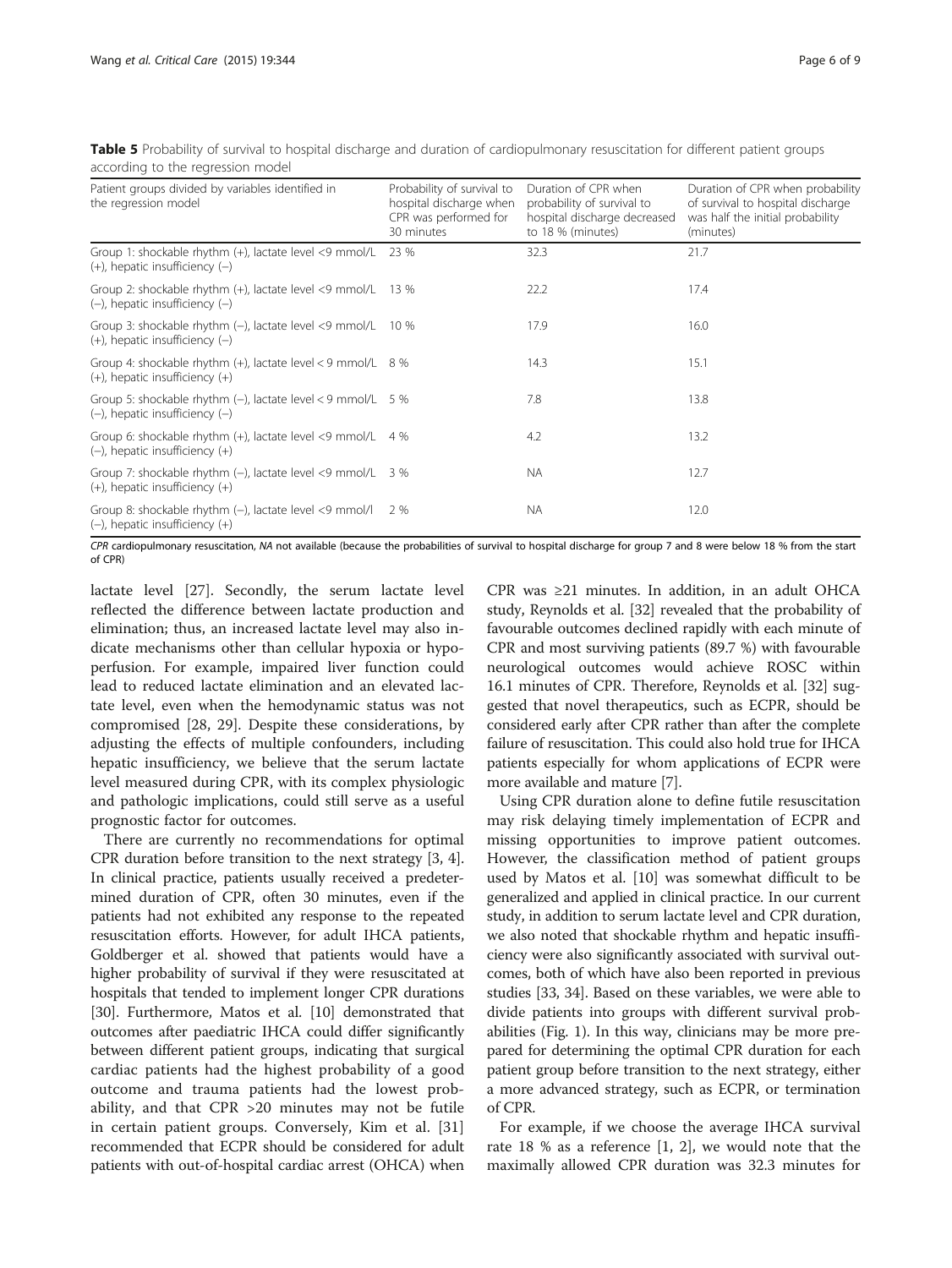patient group 1 before the survival probability dropped below 18 %; however, for patient groups 7 and 8, the survival probability would be far below 18 % even from the start of CPR (Table [5](#page-5-0)). From another perspective, if we choose the commonly used CPR duration of 30 minutes, we could note that even if the CPR intervals were the same, there would be a 10-fold difference in the probability of survival between patient groups 1 (23 %) and 8 (2 %) (Table [5](#page-5-0)). Therefore, it is clear that if clinicians depended solely on CPR duration to define futile resuscitation, it may be premature to give up for some patients and delayed to activate alternative resuscitation measures for other patients. However, because of the limited number of patients in our analysis, the estimations for CPR duration and survival probability can only serve for the purpose of explanation rather than precise estimations.

A lactate level <9 mmol/L was also significantly associated with a 10-minute ROSC. This CPR interval has been used as one of prerequisites prior to activation of ECPR [\[7\]](#page-7-0) and termination of IHCA CPR [\[35, 36](#page-8-0)]. We suggest that for IHCA patients with a lactate level higher than 9 mmol/L and without exclusion criteria for ECPR, the ECPR team should probably be alerted earlier in order to be able to initiate the ECPR sooner to improve outcomes, as these patients were shown to have less chance of achieving rapid ROSC. Conversely, the clinical decision to terminate IHCA was based solely on witness status, initial arrest rhythm and CPR duration [\[35](#page-8-0), [36](#page-8-0)]. Using serum lactate level as an additional variable could probably increase the accuracy of this decision and avoid lengthening the dying process of critical patients.

Post-ROSC serum lactate level or the clearance rate of serum lactate has been associated with neurological outcomes [[12](#page-7-0), [14](#page-7-0), [16](#page-8-0), [17](#page-8-0)]. An elevated lactate level may represent a more severe status of tissue hypoperfusion and ischaemia-reperfusion injury, which might aggravate the cerebral dysfunction in post-cardiac arrest syndrome [[37\]](#page-8-0). As there were only 21 patients (6.2 %) in our cohort who regained a favourable neurological outcome, the statistical power may be insufficient to detect the difference between patients with and without a favourable neurological outcome. Nonetheless, the trend of the point estimate of lactate level (odds ratio 1.86) supports our hypothesis. Future studies with more patients would be expected to clarify this issue.

In summary, we found that the serum lactate level measured during CPR was associated with survival outcomes. Along with other variables, the lactate level could help separate patients into several groups with different levels of survival probability. With a predetermined survival probability, clinicians may be able to determine the optimal CPR duration for each group. However, in our current study, we were not aiming to obtain and recommend a

fixed CPR duration for each patient group as this was dependent on individual patients. We also did not intend to analyse which strategies should be undertaken following implementation of this optimal CPR duration. What we did emphasize, however, was that the CPR duration alone should not be used for decision-making in CPR. The optimal resuscitation strategy should be personalised and be adjusted to the specific context, taking into account the autonomy of patients, wishes of family members, or the availability of ECPR and other resources of critical care.

# Study limitations

First, this was an observational study, which could only establish an association rather than a causal relationship between independent and dependent variables. Second, the quality of CPR could not be retrospectively determined. Currently, there were no studies indicating that the serum lactate level measured during CPR could reflect the quality of CPR. The association between serum lactate level and quality of CPR should be further examined in a prospective method. Third, we could not be sure whether the serum lactate was from arterial or venous samples. Ralston et al. [\[23\]](#page-8-0) reported that there was no significant difference in lactate levels between arterial and venous samples during animal CPR. Therefore, this issue may not bias our results to a significant extent. Fourth, the proportion of patients receiving therapeutic hypothermia was low in our cohort. The influence of therapeutic hypothermia on the association between lactate levels and CPR outcomes might be left for future researchers to investigate. Fifth, we used survival to hospital discharge as the primary outcome because the number in the studied cohort was small. Nonetheless, neurologically intact survival might be a more important and meaningful long-term outcome and should be explored as the primary outcome in future research with larger patient populations. Finally, we used IHCA patients for analysis, and so the results might not be applicaple to OHCA patients. In addition, the current analysis was a retrospective study in a single centre with a highly selective cohort, so the probability for selection bias might be high. The lactate levels measured during the initial 10 minutes of CPR were only available in 30 % (340/1123) of the total IHCA patients. Most of the lactate values were reported simultaneously with measurements of blood gases or potassium by point-of-care machines. As resuscitation guidelines [[3](#page-7-0), [4](#page-7-0)] do not suggest the measurement of lactate level during CPR, only a prospective study could avoid this kind of selection bias.

# Conclusions

The serum lactate level measured during CPR may correlate with survival outcomes. A 9-mmol/L lactate level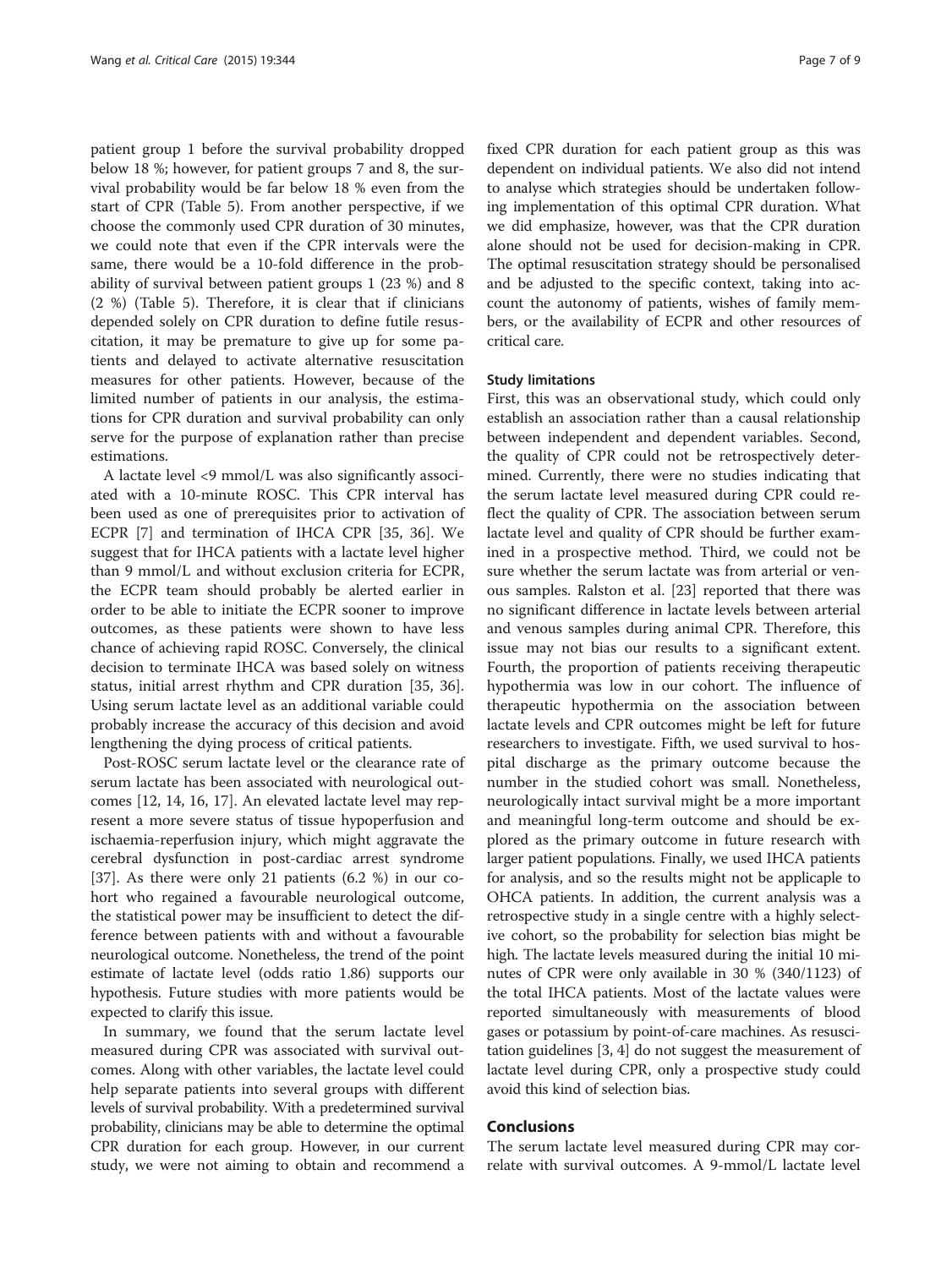<span id="page-7-0"></span>could probably be used as a reference value to identify patients with different survival probabilities and to determine the optimal duration of CPR.

# Key messages

- The serum lactate level measured during CPR may correlate with survival outcomes
- A 9-mmol/L lactate level could probably be used as a reference value to identify patients with different survival probabilities and to determine the optimal CPR durations

# Additional files

[Additional file 1: Table S1.](http://ccforum.com/content/supplementary/s13054-015-1058-7-s1.docx) Definitions of comorbidities used in the multivariable models. (DOCX 21 kb)

[Additional file 2: Figure S1.](http://ccforum.com/content/supplementary/s13054-015-1058-7-s2.tif) Generalized additive model plot for non-parametric modelling of the effect of serum lactate level on the logit of probability for survival to hospital discharge. (TIFF 23 kb)

[Additional file 3: Table S2.](http://ccforum.com/content/supplementary/s13054-015-1058-7-s3.docx) Baseline characteristics of study patients stratified by lactate level. (DOCX 17 kb)

[Additional file 4: Table S3.](http://ccforum.com/content/supplementary/s13054-015-1058-7-s4.docx) Features of cardiac arrest events stratified by lactate level. (DOCX 18 kb)

[Additional file 5: Table S4.](http://ccforum.com/content/supplementary/s13054-015-1058-7-s5.docx) Multiple logistic regression model with secondary outcomes as the dependent variable. (DOCX 17 kb)

#### Abbreviations

CPC: cerebral performance category; CPR: cardiopulmonary resuscitation; ECPR: extracorporeal cardiopulmonary resuscitation; GAM: generalized additive model; ICU: intensive care unit; IHCA: in-hospital cardiac arrest; NTUH: National Taiwan University Hospital; OHCA: out-of-hospital cardiac arrest; ROSC: rapid return of spontaneous circulation.

#### Competing interests

The authors declare no conflicts of interest or sources of funding for this study.

#### Authors' contributions

CHW, CHH, WTC and WJC conceived the study and designed the study protocol. MST and PHY participated in the acquisition of data. CHW, YWW and KYH conducted the analysis and interpretation of data. CHW drafted the manuscript in conjunction with the other authors. WJC was responsible for the critical revision. All authors had full access to all the data in the study and take responsibility for the integrity of the data and the accuracy of the data analysis. All authors have read and approved the final version of the manuscript.

## Authors' information

The corresponding author had full access to all data and final responsibility to submit the results for publication.

#### Acknowledgements

We thank Centre of Quality Management of National Taiwan University Hospital for providing the list of patients sustaining in-hospital cardiac arrest. This study was funded by the academic research grant NTUHYL.104.S010 from the National Taiwan University Hospital Yunlin Branch, which was not involved in the study design, in the collection, analysis or interpretation of data; in the writing of the manuscript; or in the decision to submit the manuscript for publication.

#### Author details

<sup>1</sup>Department of Emergency Medicine, National Taiwan University Hospital Yunlin Branch, Yunlin, Taiwan. <sup>2</sup>Graduate Institute of Clinical Medicine,

College of Medicine, National Taiwan University, Taipei, Taiwan. <sup>3</sup>Department of Emergency Medicine, National Taiwan University Hospital and National Taiwan University College of Medicine, No.7, Zhongshan S. Rd., Zhongzheng Dist., Taipei City 100, Taiwan, R.O.C.. <sup>4</sup>Department of Emergency Medicine Taipei Hospital, Ministry of Health and Welfare, New Taipei City, Taiwan. 5 Departments of Internal Medicine and Nuclear Medicine, National Taiwan University Hospital and National Taiwan University College of Medicine, Taipei, Taiwan. <sup>6</sup>Department of Nuclear Medicine and Cardiology Division of Cardiovascular Medical Center, Far Eastern Memorial Hospital, New Taipei City, Taiwan. <sup>7</sup>National Yang-Ming University School of Medicine, Taipei Taiwan. <sup>8</sup>Division of Nephrology, Department of Internal Medicine, National Taiwan University Hospital, Taipei, Taiwan. <sup>9</sup>Department of Emergency Medicine, Lotung Poh-Ai Hospital, Yilan, Taiwan.

# Received: 11 May 2015 Accepted: 30 August 2015 Published online: 21 September 2015

#### References

- 1. Mozaffarian D, Benjamin EJ, Go AS, Arnett DK, Blaha MJ, Cushman M, et al. Heart disease and stroke statistics–2015 update: a report from the American Heart Association. Circulation. 2015;131:e29–322.
- 2. Girotra S, Nallamothu BK, Spertus JA, Li Y, Krumholz HM, Chan PS, et al. Trends in survival after in-hospital cardiac arrest. N Engl J Med. 2012;367:1912–20.
- 3. Field JM, Hazinski MF, Sayre MR, Chameides L, Schexnayder SM, Hemphill R, et al. Part 1: executive summary: 2010 American Heart Association Guidelines for Cardiopulmonary Resuscitation and Emergency Cardiovascular Care. Circulation. 2010;122:S640–56.
- 4. Nolan JP, Soar J, Zideman DA, Biarent D, Bossaert LL, Deakin C, et al. European Resuscitation Council Guidelines for Resuscitation 2010 Section 1. Executive summary. Resuscitation. 2010;81:1219–76.
- 5. Travers AH, Rea TD, Bobrow BJ, Edelson DP, Berg RA, Sayre MR, et al. Part 4: CPR overview: 2010 American Heart Association Guidelines for Cardiopulmonary Resuscitation and Emergency Cardiovascular Care. Circulation. 2010;122:S676–84.
- 6. Cave DM, Gazmuri RJ, Otto CW, Nadkarni VM, Cheng A, Brooks SC, et al. Part 7: CPR techniques and devices: 2010 American Heart Association Guidelines for Cardiopulmonary Resuscitation and Emergency Cardiovascular Care. Circulation. 2010;122:S720–8.
- 7. Chen YS, Lin JW, Yu HY, Ko WJ, Jerng JS, Chang WT, et al. Cardiopulmonary resuscitation with assisted extracorporeal life-support versus conventional cardiopulmonary resuscitation in adults with in-hospital cardiac arrest: an observational study and propensity analysis. Lancet. 2008;372:554–61.
- 8. Fagnoul D, Combes A, De Backer D. Extracorporeal cardiopulmonary resuscitation. Curr Opin Crit Care. 2014;20:259–65.
- 9. Conseil français de réanimation cardiopulmonaire; Société française d'anesthésie et de réanimation; Société française de cardiologie; Société française de chirurgie thoracique et cardiovasculaire; Société française de médecine d'urgence; Société française de pédiatrie, et al. Guidelines for indications for the use of extracorporeal life support in refractory cardiac arrest. French Ministry of Health. Ann Fr Anesth Reanim. 2009;28:182–90.
- 10. Matos RI, Watson RS, Nadkarni VM, Huang HH, Berg RA, Meaney PA, et al. Duration of cardiopulmonary resuscitation and illness category impact survival and neurologic outcomes for in-hospital pediatric cardiac arrests. Circulation. 2013;127:442–51.
- 11. Weil MH, Ruiz CE, Michaels S, Rackow EC. Acid–base determinants of survival after cardiopulmonary resuscitation. Crit Care Med. 1985;13:888–92.
- 12. Donnino MW, Andersen LW, Giberson T, Gaieski DF, Abella BS, Peberdy MA, et al. Initial lactate and lactate change in post-cardiac arrest: a multicenter validation study. Crit Care Med. 2014;42:1804–11.
- 13. Starodub R, Abella BS, Grossestreuer AV, Shofer FS, Perman SM, Leary M, et al. Association of serum lactate and survival outcomes in patients undergoing therapeutic hypothermia after cardiac arrest. Resuscitation. 2013;84:1078–82.
- 14. Kliegel A, Losert H, Sterz F, Holzer M, Zeiner A, Havel C, et al. Serial lactate determinations for prediction of outcome after cardiac arrest. Medicine (Baltimore). 2004;83:274–9.
- 15. Seeger FH, Toenne M, Lehmann R, Ehrlich JR. Simplistic approach to prognosis after cardiopulmonary resuscitation-value of pH and lactate. J Crit Care. 2013;28:317. e13-20.